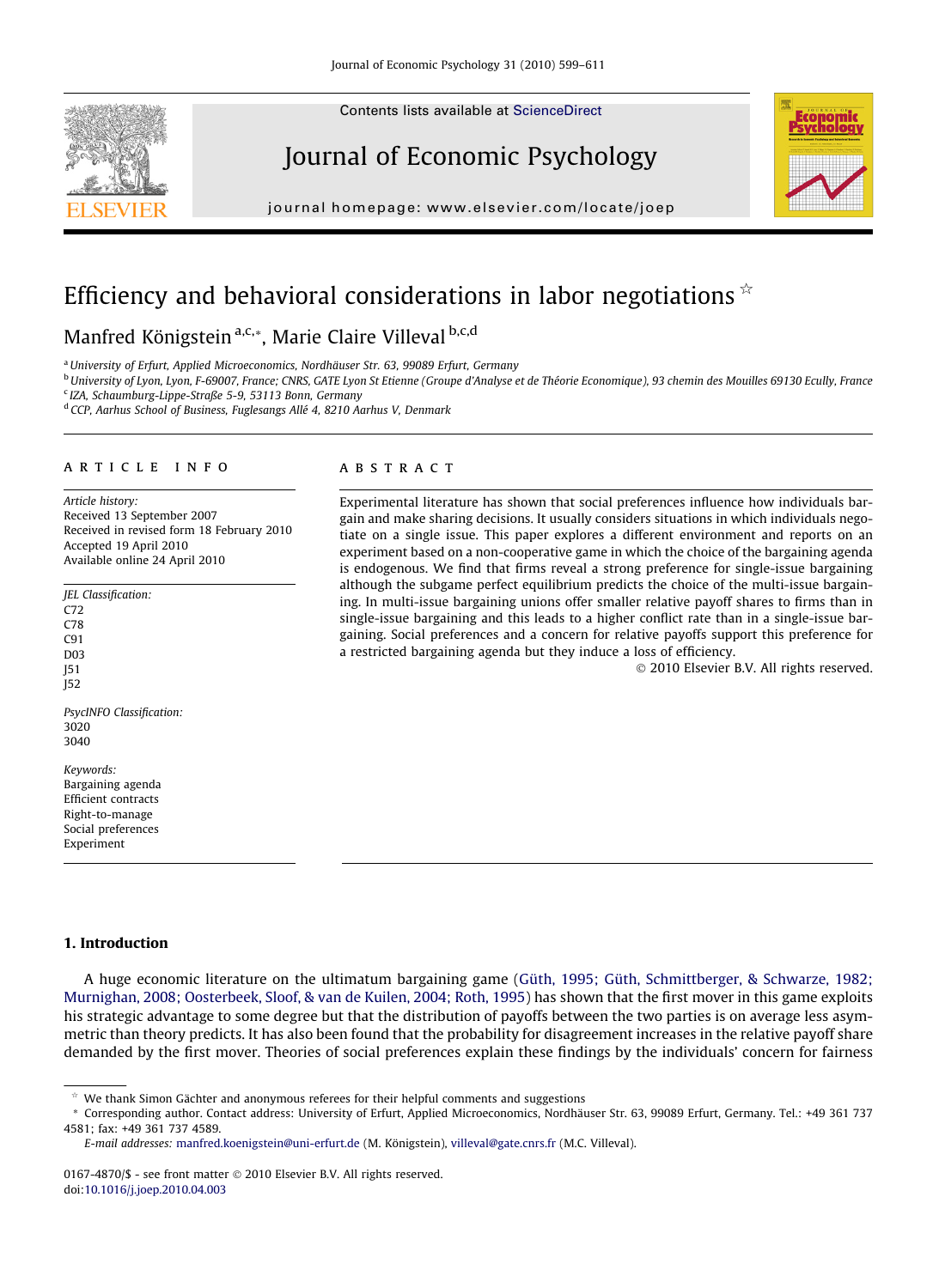and their degree of inequity aversion ([Bolton & Ockenfels, 2000; Fehr & Schmidt, 1999](#page--1-0)). Interestingly, [Charness and Rabin](#page--1-0) [\(2002\)](#page--1-0) provides an alternative theory of social preferences in which people care about efficiency (see also experimental evidence in [Engelmann & Strobel \(2004\)](#page--1-0). We explore the hypothesis that social preferences may play a role not only in the bargaining behavior of the players but also in the choice of the bargaining agenda, i.e. the issues on which players have to bargain. We study whether social preferences are aligned with a search for higher efficiency in the determination of this bargaining agenda. Labor negotiations offer a natural setting for studying this question.

The canonical models of labor negotiations typically oppose two main approaches of the bargaining agenda [\(Booth,](#page--1-0) [1995](#page--1-0)): the ''right-to-manage" model in which the firm bargains with its union about wage but retains the right to determine employment [\(Nickell & Andrews, 1983](#page--1-0)) and the ''efficient bargaining" model that assumes that both, wage and employment, are bargained simultaneously ([McDonald & Solow, 1981](#page--1-0)). The larger bargaining agenda reaches higher efficiency through a higher employment level. In a more general context, early experiments on bilateral monopoly have tested alternative bargaining models and concluded that the outcome of the joint negotiation is very close to the Pareto optimal solution whereas bargaining under price leadership leads to outcomes that are no longer efficient because of a tendency toward a contract providing an equal share of maximum joint profits [\(Fouraker & Siegel, 1963; Fouraker, Siegel, & Harnett, 1962; Siegel & Fou](#page--1-0)[raker, 1960\)](#page--1-0). This literature did not intend, however, to endogenize the choice of the bargaining agenda. A more recent strand in economic theory has developed bargaining agenda games (see [Fershtman, 1990\)](#page--1-0). In these games the agenda may be determined endogenously for example through a prior bargaining over the agenda ([Conlin & Furusawa, 2000; Inderst, 2000](#page--1-0)). Games with endogenous agendas oppose issue-by-issue vs. bundle-bargaining ([Lang & Rosenthal, 2001; Younghwan & Ser](#page--1-0)[rano, 2004\)](#page--1-0). These models have not been empirically tested, as far as we know.

The aim of this paper is to investigate some of the reasons explaining the preference of firms for either a bundle-bargaining agenda or a restricted bargaining agenda in labor negotiations with their union by means of a controlled laboratory experiment. To do this we introduce a non-cooperative bargaining model that we test experimentally in the laboratory.

In our game, firms select the bargaining agenda and bargain with unions according to one of two rules: a single-issue agenda (SIA) or a multi-issue agenda (MIA) in which two issues are negotiated simultaneously and which corresponds to the efficient bargaining model. The firm has full discretion over the agenda and the union has the whole bargaining power. The game may be seen as a non-cooperative implementation of the classical ''efficient bargaining versus right-to-manage" framework. A chance move determines the profitability of the bargain for the firm. In SIA the firm may choose employment upon realization of the chance move. While this may seem advantageous, rational and risk-neutral players should still prefer MIA. By varying the probabilities of the bad state of nature in two experimental treatments, we vary the implicit cost of choosing SIA in order to investigate how agenda choice varies with this cost. The game-theoretic solution – which assumes rational and selfish behavior – states that the firm should choose the multi-issue bargaining agenda in both treatments. While the multi-issue bargaining agenda is more efficient and profitable for the firm, it also provides the firm with a lower relative share of joint profits than the single-issue agenda. Though this should not matter from a purely rational and selfish perspective, we know from the huge literature on ultimatum bargaining experiments that people have social preferences that lead them to deviate from the theoretical predictions.

Our experimental results show that firms choose the single-issue bargaining agenda in 70% of the cases although employment, profit and efficiency are larger under multi-issue bargaining than under single-issue bargaining. This preference for a restricted bargaining agenda is in contrast with the theoretical prediction. The choice of bargaining agenda reacts to the fact that unions demand a larger relative payoff share in MIA than in SIA although they claim for a lower level of employment (but a higher wage) than predicted. Since at the same time unions demand lower wages than predicted in single-issue bargaining, SIA is actually more attractive to firms relative to MIA than predicted. Indeed, SIA increases significantly both the firms' absolute payoffs and their relative share of joint payoffs and therefore, disagreement is less frequent. Eventually, the efficiency gains in MIA are smaller than theoretically predicted. Our findings support the importance of social preferences in the choice of the bargaining agenda and do not support a strong concern for efficiency.

The remainder of this paper is organized as follows. Section 2 presents the theoretical model underlying the experimental design. Section 3 provides details on the experimental procedures. Section 4 reports the data and statistical analyses. Section 5 discusses the results and concludes.

### 2. Model and experimental design

### 2.1. A stochastic model of the firm–union bargaining

In this section we describe the basic structure of the bargaining game, our experimental design and the theoretical predictions. Consider a firm and a union with N members of which  $n \le N$  may be employed. Firm and union care about wage w and employment *n*, which may be determined according to one of two possible agendas to be chosen by the firm: the singleissue bargaining agenda (''SIA") or the multi-issue bargaining agenda (''MIA"). In case of SIA, firm and union bargain about w. After a wage settlement, the firm freely chooses n. In case of MIA, firm and union bargain about the bundle (w and n) at the same time. Suppose that the union's utility function  $u(w,n)$  and the firm's profit function  $\pi(w,n)$  are as follows:

$$
u(w, n) = nw^{\beta} + (N - n)\bar{u}
$$

 $\bar{u}$  (1)